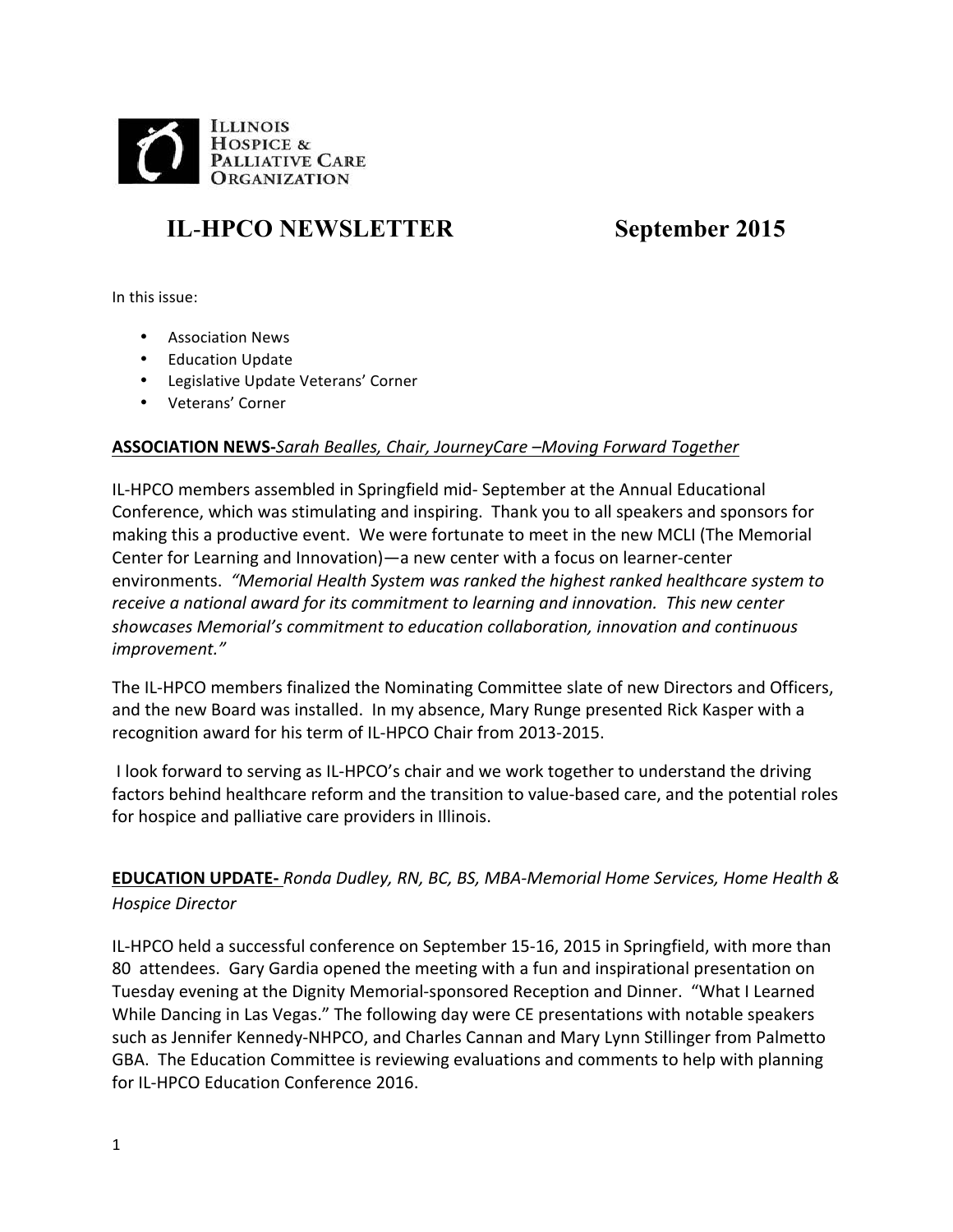The conference was generously supported by Dignity Memorial; OnePoint Patient Care; AdvaCare Systems; Hospice on Call; Frost Healthcare; Doug's Company Pharmacy; Journey Care-Moving Forward Together; McKendree University; Rainbow Hospice and Palliative Care; **Elements the Cremation Company and IL POLST.** The Officers and Board of Directors thank these sponsors for continued support of IL-HPCO's educational activities.

# **SAVE THE DATE --- IL-HPCO Education Conference, September 21-22, Chicago area**

# **LEGISLATIVE UPDATE-***Mary Runge, Horizon and IL HPCO Dirctor Betsy Mitchell, IL HPCO Lobbyist*

On September 29, 2015, members of IL-HPCO's Legislative/Regulatory Committee traveled to Springfield to meet with Medicaid Director Teresa Hersey, and Billing Directors Aimee Ishman and Mashelle Rose. IL-HPCO members included Board Chair Sarah Bealles, Committee Chair Rick Kasper, Diane Bergan, Cherry Meier, Jeri Conboy, Matt Brauss, Jinnifer Misasi, and Consultant Betsy Mitchell. The meeting took place at 11a.m. at the offices of the Illinois Department of Healthcare and Family Services.

The meeting began with a brief discussion of Illinois' budget impasse and possible implications of a federal shutdown. Director Hersey informed everyone that despite Illinois' no-budget situation, her office continues to process all provider claims for Medicaid and forward them to the Comptroller so that once a budget is in places, checks can be processed as quickly as possible.

Cherry Meier updated HFS on IL-HPCO's working relationship with MCO's (Managed Care Organizations). Both Cherry and Mary Runge have been working directly with the CEO of Atnea and many issues have been resolved. Mary and Cherry will continue to work with IlliniCare. Please notify either Mary or Cherry of any concerns you have with IliniCare.

Director Hersey reported HFS has set upcoming dates for ACE's (Accountable Care Entities) to begin contracting as MCO's. Dates will soon be posted on the HFS website.

A year ago, IL/HPCO requested a meeting with the OIG (Office of Inspector General) following their ruling regarding notification and the requirement to have certificate of death signed by physicians and send to HFS within 8 days. IL-HPCO, NHPCO, Consultant Betsy Mitchell, Medicaid Director Jim Parker had a conference call meeting with the OIG to discuss this ruling. Today Director Hersey reported that it is the OIG's decision to let their original decision stand. Director Hersey made clear that providers seeking reimbursement for Medicaid claims must follow every rule to the letter of the law. In addition, as you know, Hospice agencies are being audited at this time. IL-HPCO plans to continue to discuss this issue.